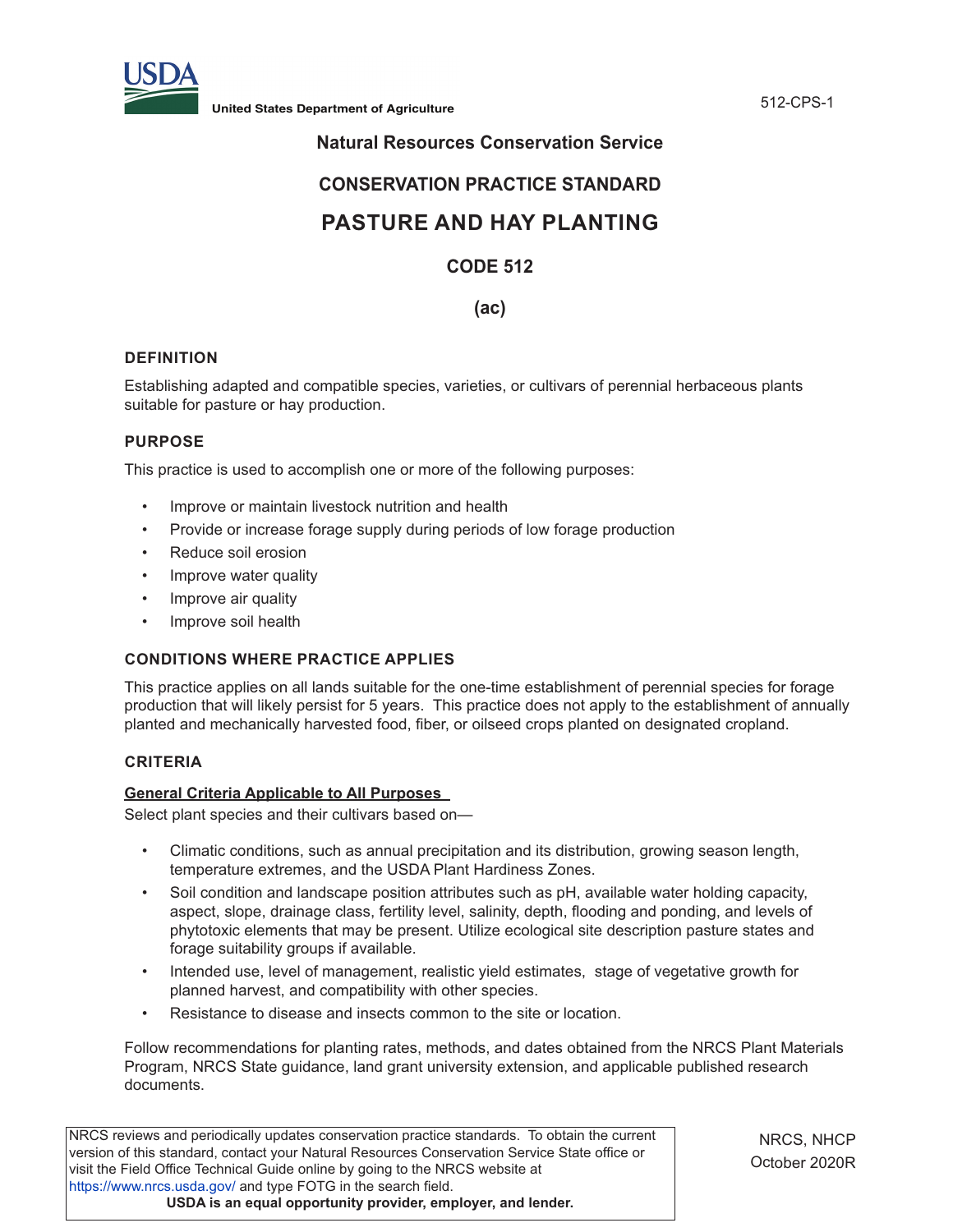Calculate seeding rates to be consistent with State and local criteria.

Plant at a depth appropriate for the seed size or plant material, while assuring uniform contact with soil.

Implement site preparation and seedbed preparation methods that avoid restricting plant emergence.

Plant when soil moisture is adequate for germination and establishment.

Utilize seed and planting materials that will meet State quality standards.

Do not plant Federal, State, or local noxious species.

Apply all plant nutrients and soil amendments for establishment purposes according to a current soil test taken within 3 years of the proposed planting date. Nutrient application rates, methods, and dates are obtained from the NRCS Plant Materials Program, NRCS State guidance, land grant university extension, and applicable published research documents.

When planting legumes, use preinoculated seed, inoculum coated seed, or inoculate with the proper viable strain of rhizobia immediately before planting.

Exclude livestock until the plants are well established. Ensure the plants have reached the full start grazing heights or the recommended hay cutting heights (late elongation phase or later) before the first grazing or cutting begins. See NRCS CPSs Prescribed Grazing (Code 528) and Forage Harvest Management (Code 511) for details. There may be conditions and time of the growing season that require letting the plants reach maturity before any haying or grazing takes place to avoid the risk of killing the new plants.

#### **Additional Criteria for Improving or Maintaining Livestock Nutrition and Health**

 Use forage species that will meet the desired level of nutrition (quantity and quality) for the kind and class of the livestock to be grazed or fed.

Select species mixtures with similar palatability to avoid selective grazing.

Select species with low or no toxic effects on grazing livestock.

#### **Additional Criteria for Improving Water Quality**

Use State and locally recommended species from the NRCS Plant Materials Program, NRCS State guidance, land grant university and extension, and other reputable scientific sources to support planting recommendations when using this purpose for filtering runoff.

#### **Additional Criteria for Improving Air Quality**

Select deep rooted perennial plants that are recommended for sequestering carbon and reducing greenhouse gases. Use site preparation and planting techniques that minimize airborne particulate matter generation and transport.

#### **Additional Criteria for Improving Soil Health**

Minimize soil disturbance by using seedbed preparation and planting techniques, such as chemical burndown and no-till drilling of forages, to protect soil aggregates. Nonchemical seedbed preparation methods that are low-disturbance can include soil spading, rototilling (set at reduced speeds with faster forward driving speeds), roller crimping, or timing planting to correspond with natural senescence of the preceding crop.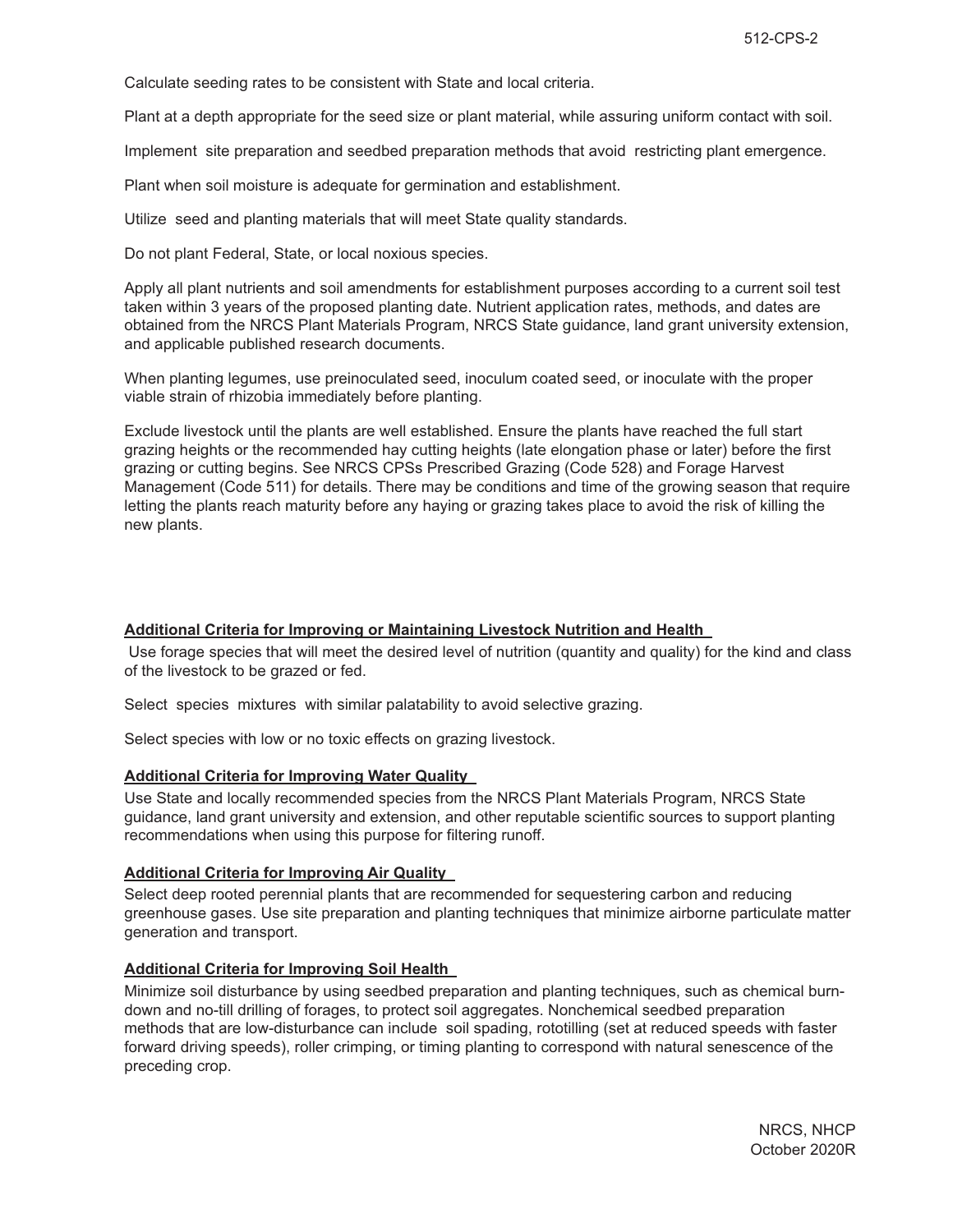Planting a perennial with a specific nurse crop can quickly maximize ground cover during the establishment period.

Maximize biodiversity by selecting plants from at least two of the four functional groups (cool-season grass, cool-season broadleaf, warm-season grass, warm-season broadleaf).

#### **Additional Criteria for Reducing Soil Erosion**

Select plants that provide maximum ground cover for protection of the soil from wind and water erosion.

#### **CONSIDERATIONS**

In areas where animals congregate, consider establishing persistent species that can tolerate close grazing and trampling.

Follow criteria for protecting pasture plants and soil to promote soil health provided in NRCS CPS Prescribed Grazing (Code 528). This includes selecting appropriate plant species that increase deep rooting, soil carbon, and plant resiliency. Use native species if practicable.

Select plants that will help meet livestock forage demand during times that normal forage production is not adequate.

For organic and transitioning-to-organic systems, all materials and methods used in the implementation of this NRCS CPS should comply with the National Organic Program Rules.

For the wildlife species of concern, select and plant species in a designated manner that will meet their cover and critical life cycle needs. Where wildlife and pollinator concerns exist, consider plant selection by using an approved habitat evaluation procedure using native species if at all practicable. For pollinator needs, consider appropriate pollinator seed mixes for planting. When wildlife habitat is the primary concern, use NRCS CPS Wildlife Habitat Planting (Code 420) where planting herbaceous plants.

If planting forage for feedstocks for biofuel, select herbaceous plants that provide adequate kinds and amounts of plant materials needed for the desired fuel and energy production.

 Refer to NRCS Conservation Practice Standard (CPS) Nutrient Management (Code 590) for details for managing nutrients.

The criteria in NRCS CPS Forage Harvest Management (Code 511), Herbaceous Weed Treatment (Code 315), or Prescribed Grazing (Code 528) can be helpful in establishing and maintaining vigorous pasture and hay plantings.

#### **PLANS AND SPECIFICATIONS**

Prepare plans and specifications for each site or management unit according to the requirements of this standard. Record these specifications using the appropriate implementation requirement documents to provide the information to the land manager.

Address the following elements in the plan to meet the intended purpose:

- Field number and acres
- Species of plants to be established
- Activities needed to ready the planting area and the establishment procedure to be used
- Seeding rates and depth of seeds planted
- Seeding dates
- Rates, timing, and forms of nutrient application and other soil amendments (if needed) from